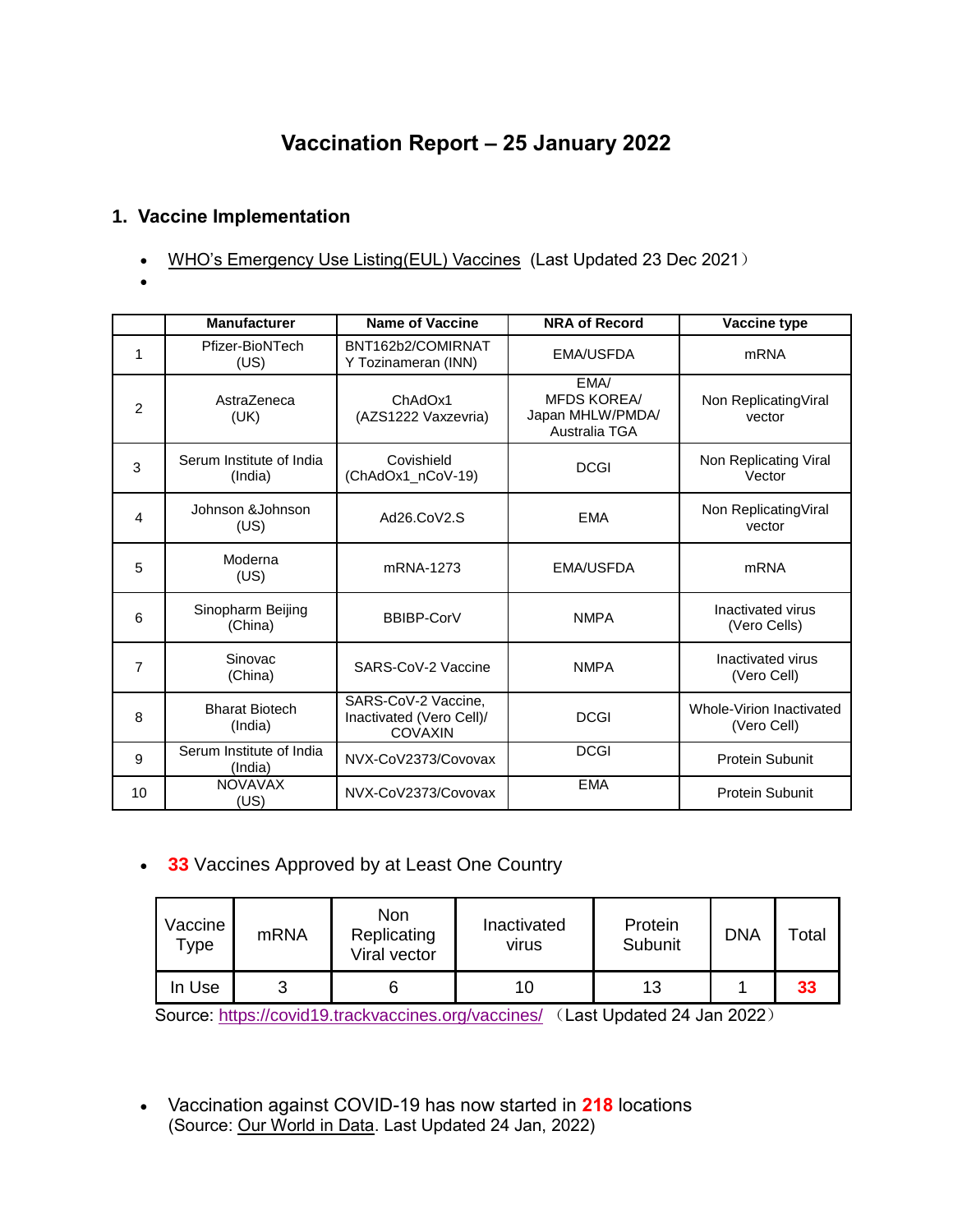| <b>Doses</b><br>aiven | <b>Fully vaccinated</b><br>(% of population) | At least 1 dose<br>(% of population) |
|-----------------------|----------------------------------------------|--------------------------------------|
| 9.93 billion          | 4.10 billion                                 | 4.78 billion<br>(60.63%)             |
|                       |                                              | (52.10%)                             |

About this data:

a: This data changes rapidly and might not reflect doses still being reported. It may differ from other sites & sources.

b: Where data for full vaccinations is available, it shows how many people have received at least 1 dose and how many people have been fully vaccinated (which may require more than 1 dose).Where data for full vaccinations isn't available, the data shows the total number of vaccine doses given to people. Since some vaccines require more than 1 dose, the number of fully vaccinated people is likely lower.

c: It only has full vaccination totals in some locations.



Source: Official data collated by Our World in Data<br>Note: Alternative definitions of a full vaccination, e.g. having been infected with SARS-CoV-2 and having 1 dose of a 2-dose protocol, are<br>ignored to maximize comparabili

Share of the population fully vaccinated against COVID-19, Jan 24, 2022 Total number of people who received all doses prescribed by the initial vaccination protocol, divided by the total<br>population of the country.



Source: Official data collated by Our World in Data – Last updated 25 January 2022, 07:20 (London time)<br>Note: Alternative definitions of a full vaccination, e.g. having been infected with SARS-CoV-2 and having 1 dose of a ignored to maximize comparability between countries.<br>OurWorldInData.org/coronavirus • CC BY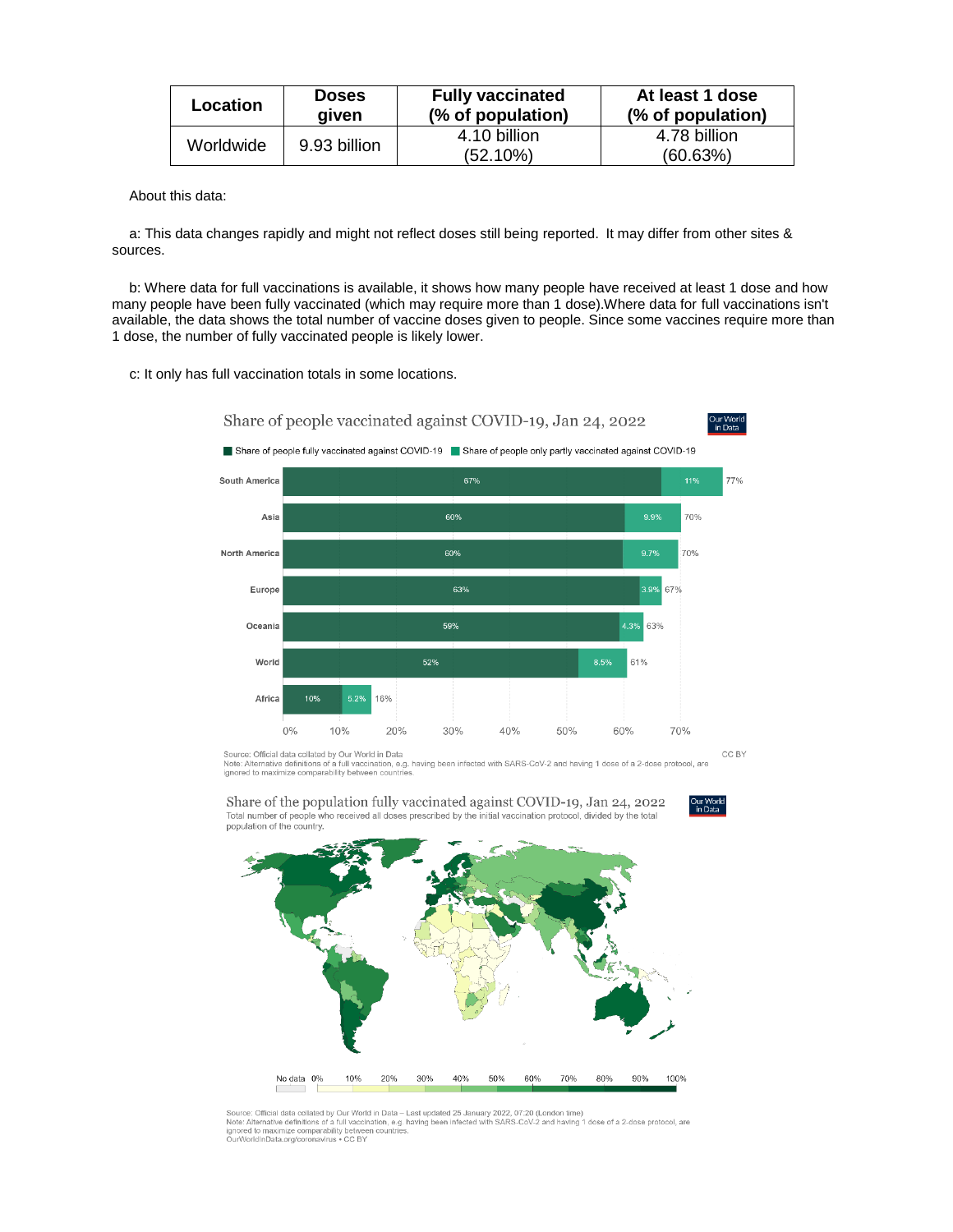

Source: Oxford COVID-19 Government Response Tracker, Blavatnik School of Government, University of Oxford - Last updated 25 January 2022, 09:50 (London time)<br>OurWorldInData.org/coronavirus • CC BY



Source: Official data collated by Our World in Data – Last updated 25 January 2022, 07:20 (London time)<br>OurWorldInData.org/coronavirus • CC BY

#### **2. Vaccine effectiveness against symptomatic infection for Alpha and Delta variants**

| <b>Vaccine Status</b>                   | <b>Vaccine Effectiveness</b>                                                                       |                                                                                                                                           |                |
|-----------------------------------------|----------------------------------------------------------------------------------------------------|-------------------------------------------------------------------------------------------------------------------------------------------|----------------|
|                                         | Alpha                                                                                              | Delta                                                                                                                                     | <b>Omicron</b> |
| 1 Dose (BNT162b2 or<br>ChAdOx1 nCoV-19) | 48.7% (95%CI: 45.5-51.7%) <sup>1</sup><br>66%(BNT162b2) <sup>4</sup><br>64% (ChAdOx1) <sup>4</sup> | 30.7% (95%CI: 25.2-35.7%) <sup>1</sup><br>56%(BNT162b2) <sup>4</sup><br>$67\%$ (ChAdOx1) <sup>4</sup><br>82% (95% CI:73-91%) <sup>7</sup> |                |
| Dose (mRNA-1273)                        | $83%^{4}$                                                                                          | $72\%$ <sup>4</sup>                                                                                                                       |                |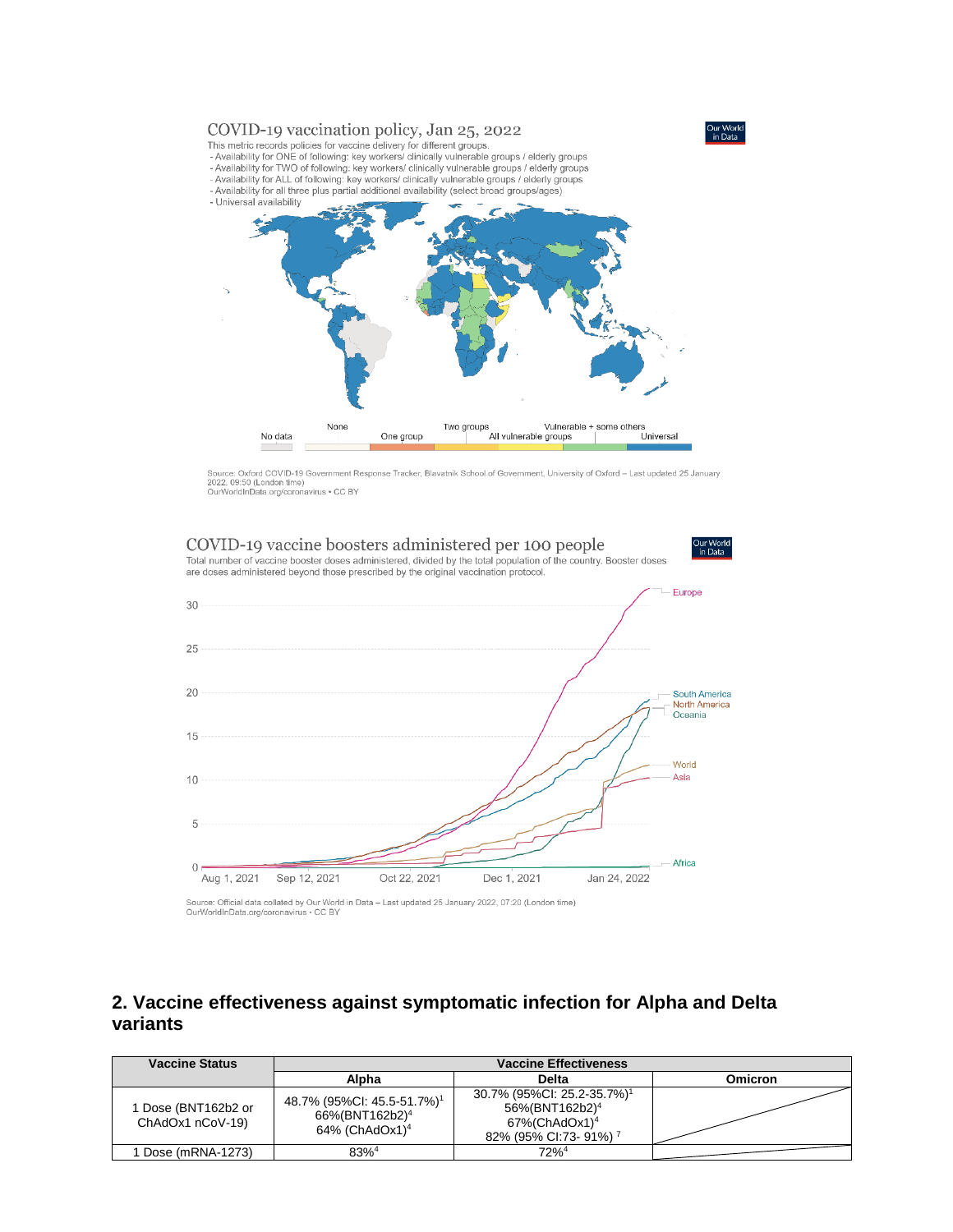| Dose(Sinopharm or<br>Sinovac)    | Unknown                                                                                       | $13.8\%$ , $(95\%$ CI: -60.2-54.8%) <sup>3</sup>                                                                                                                                 |                                          |
|----------------------------------|-----------------------------------------------------------------------------------------------|----------------------------------------------------------------------------------------------------------------------------------------------------------------------------------|------------------------------------------|
| 2 Doses (BNT162b2)               | 93.7% (95%Cl: 91.6-95.3) <sup>1</sup><br>76% (95%Cl: 69-81%) <sup>2</sup><br>89% <sup>4</sup> | 88% (95%Cl: 85.3-90.1%) <sup>1</sup><br>42% (95% CI: 13-62%) <sup>2</sup><br>$87\%$ <sup>4</sup><br>93%(95% CI: 88-97%/12-18Y) <sup>5</sup><br>93% (95% CI: 88-97%) <sup>7</sup> | 50% (95% CI: 35%-62%) <sup>8</sup>       |
| 2 Doses (ChAdOx1<br>$nCoV-19$    | 74.5% (95%CI: 68.4-79.4%) <sup>1</sup>                                                        | 67.0% (95%Cl: 61.3-71.8%) <sup>1</sup>                                                                                                                                           |                                          |
| 2 Doses (mRNA-1273)              | 86%, (95%CI: 81-90.6%) <sup>2</sup>                                                           | 76%, (95% CI: 58-87%) <sup>2</sup>                                                                                                                                               | 30.4% (95% CI: 5.0%-49.0%) <sup>9</sup>  |
| 2 Doses(Sinopharm or<br>Sinovac) | Unknown                                                                                       | 59.0%, (95%CI: 16.0-81.6%) <sup>3</sup>                                                                                                                                          |                                          |
| 3 Doses (BNT162b2)               | Unknown                                                                                       | 95.33% (SD 6.44) <sup>6</sup>                                                                                                                                                    |                                          |
| 3 Doses(mRNA-1273)               |                                                                                               |                                                                                                                                                                                  | 62.5% (95% CI: 56.2%-67.9%) <sup>9</sup> |

References:

- 1) [Effectiveness of Covid-19 Vaccines against the B.1.617.2 \(Delta\) Variant](https://www.nejm.org/doi/pdf/10.1056/NEJMoa2108891?articleTools=true)
- 2) Comparison of [two highly-effective mRNA vaccines for COVID-19 during periods of](https://www.medrxiv.org/content/10.1101/2021.08.06.21261707v1.full.pdf)  [Alpha and Delta variant prevalence](https://www.medrxiv.org/content/10.1101/2021.08.06.21261707v1.full.pdf)
- 3) [Efficacy of inactivated SARS-CoV-2 vaccines against the Delta variant infection in](https://www.tandfonline.com/doi/full/10.1080/22221751.2021.1969291)  [Guangzhou: A test-negative case-control real-world study](https://www.tandfonline.com/doi/full/10.1080/22221751.2021.1969291)
- 4) [Effectiveness of COVID-19 vaccines against variants of concern in Ontario, Canada](https://www.medrxiv.org/content/10.1101/2021.06.28.21259420v2.full.pdf)
- 5) [Effectiveness of BNT162b2 Vaccine against Delta Variant in Adolescents](https://www.nejm.org/doi/pdf/10.1056/NEJMc2114290?articleTools=true)
- 6) A RCT of a third dose CoronaVac [or BNT162b2 vaccine in adults with two doses](https://www.medrxiv.org/content/10.1101/2021.11.02.21265843v1.full.pdf)  [of CoronaVac](https://www.medrxiv.org/content/10.1101/2021.11.02.21265843v1.full.pdf)
- 7) [Effectiveness of BNT162b2 Vaccine against Delta Variant in Adolescents](https://www.nejm.org/doi/full/10.1056/NEJMc2114290?query=featured_home)
- 8) [Effectiveness of BNT162b2 Vaccine against Omicron Variant in South Africa](https://www.nejm.org/doi/full/10.1056/NEJMc2119270)
- 9) [Effectiveness of mRNA-1273 against SARS-CoV-2 omicron and delta variants](https://www.medrxiv.org/content/10.1101/2022.01.07.22268919v1)

#### **3. Latest Relevant Articles**

- [BNT162b2 \(Pfizer–Biontech\) mRNA COVID-19 Vaccine Against Omicron-Related](https://papers.ssrn.com/sol3/papers.cfm?abstract_id=4011905)  [Hospital and Emergency Department Admission in a Large US Health System: A](https://papers.ssrn.com/sol3/papers.cfm?abstract_id=4011905)  [Test-Negative Design](https://papers.ssrn.com/sol3/papers.cfm?abstract_id=4011905)
- [Neutralization of Omicron SARS-CoV-2 by 2 or 3 doses of BNT162b2 vaccine](https://www.biorxiv.org/content/10.1101/2022.01.21.476344v1)
- [SARS-CoV-2 infection and vaccine effectiveness in England \(REACT-1\): a series](https://www.thelancet.com/journals/lanres/article/PIIS2213-2600(21)00542-7/fulltext)  [of cross-sectional random community surveys](https://www.thelancet.com/journals/lanres/article/PIIS2213-2600(21)00542-7/fulltext)
- [Effectiveness of mRNA-1273 and BNT162b2 Vaccines in Qatar](https://www.nejm.org/doi/full/10.1056/NEJMc2117933?query=featured_home)
- Immunogenicity and Reactogenicity of Vaccine Boosters after Ad26.COV2.S **[Priming](https://www.nejm.org/doi/full/10.1056/NEJMoa2116747?query=featured_home)**
- [Heterologous versus homologous COVID-19 booster vaccination in previous](https://www.thelancet.com/journals/lancet/article/PIIS0140-6736(22)00094-0/fulltext)  recipients of two doses of CoronaVac [COVID-19 vaccine in Brazil \(RHH-001\): a](https://www.thelancet.com/journals/lancet/article/PIIS0140-6736(22)00094-0/fulltext)  [phase 4, non-inferiority, single blind, randomised study](https://www.thelancet.com/journals/lancet/article/PIIS0140-6736(22)00094-0/fulltext)